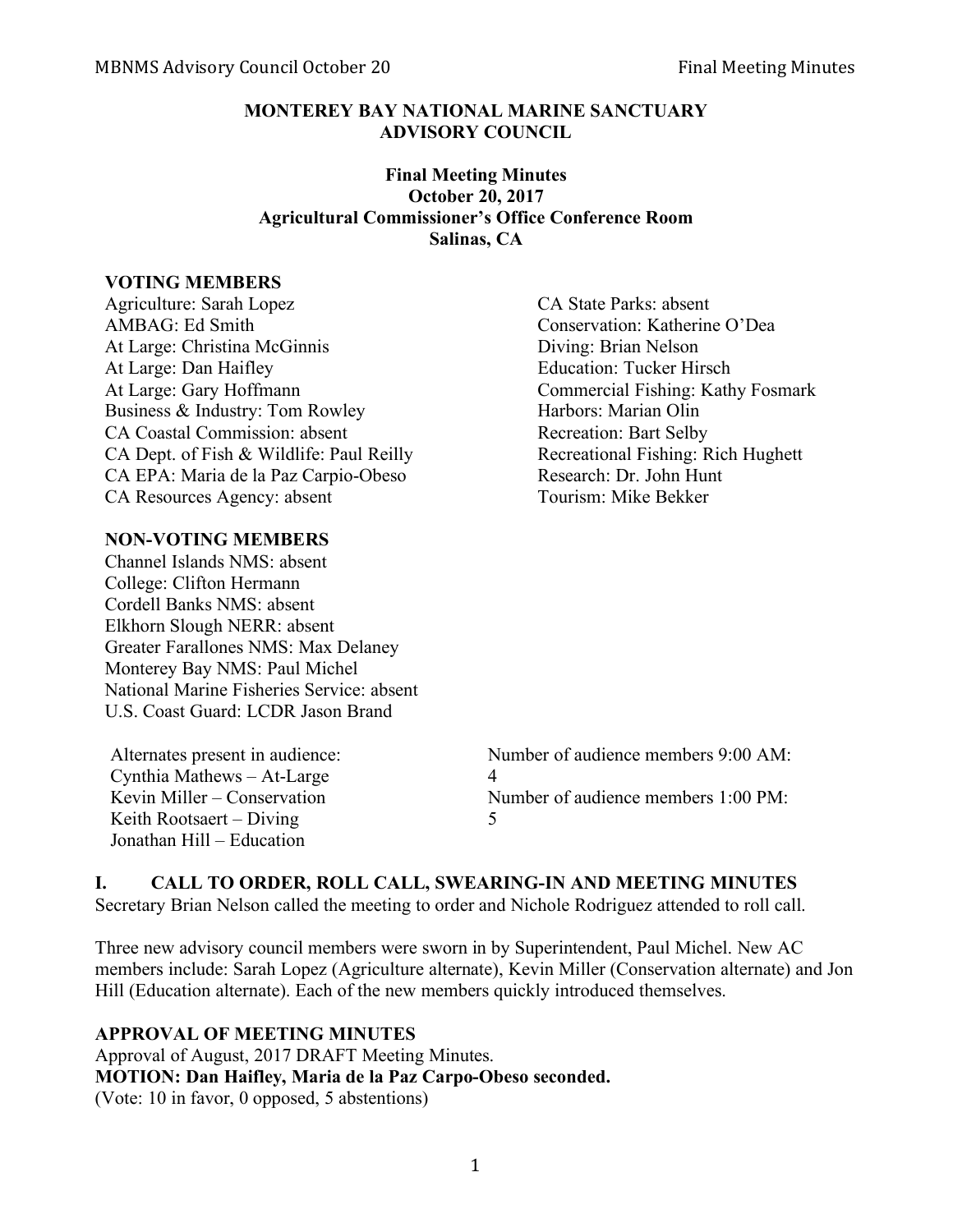# **II. MBNMS SUPERINTENDENT'S REPORT**

Paul Michel mentioned the gala celebrating MBNMS's 25<sup>th</sup> anniversary. The gala was held at Monterey Bay Aquarium. The local chapter for the Monterey Bay National Marine Sanctuary Foundation (MBNMSF) was announced. Paul worked to help pull together a steering committee which helped raise nearly \$70,000 with a \$100,000 challenge grant. This local chapter of NMSF is recruiting for an executive director. The first board meeting for the foundation local chapter will be Friday, October  $27<sup>th</sup>$ . The new local chapter will be focused on fundraising, unlike the California Marine Sanctuary Foundation, which is focused on Marine Protected Areas education and outreach.

The MBNMS Research team has days at sea coming up on E/V *Nautilus*. They will be focusing on characterization and mapping work. There will also be some time spent on NOAA Ship *Bell M. Shimada.* 

The CalAm desalination project is taking up a lot of MBNMS staff time. Hundreds of public comments on the draft Environmental Impact Report/Environmental Impact Statement (EIR/EIS) were received. The final EIR/EIS will be released in March.

ONMS announced a new category of special use permits that will allow desalination facilities to operate in MBNMS. The category will allow continued presence of a pipeline to transport seawater to or from a desalination facility. It will also allow NOAA to collect administrative fees (recoup of staff costs).

# **III. MEMBER ANNOUNCEMENTS**

Kathy Fosmark, Commercial Fishing primary: Dungeness crab fishery is closed for the season. She is not sure if the crab will be affected by domoic acid. The program to remove lost crab fishing gear has been very successful.

Bart Selby, Recreation alternate: Today (October 20<sup>th</sup>) is the first big swell of the season. There are twenty foot swells up and down the coast.

Marian Olin, Harbors alternate: Santa Cruz Harbor dredging started in the north harbor on October  $9<sup>th</sup>$ . Material is disposed of through an offshore pipe. Getting ready to start dredging the entrance to the south harbor in mid-November. Crab pots are getting queued up for the opening of the season.

John Hunt, Research primary: Open to discussions and recommendations from Advisory Council members for Santa Cruz County to adapt and protect county against climate change and sea level rise.

Gary Hoffmann, At-Large primary: There has been another entangled humpback whale in Monterey Bay. Photos taken show crab pots as the culprit causing the whale's pectoral fins to be pinned to its sides. The whale entanglement team deployed but could not locate the animal. This issue is going to get worse as crab season starts.

Mike Bekker, Tourism primary: The MBNMS 25<sup>th</sup> anniversary gala was well put together and well attended.

Ed Smith, AMBAG primary: Looking forward to the beach nourishment discussion in the afternoon. Expressed frustration the MBNMS website has not been updated for some time.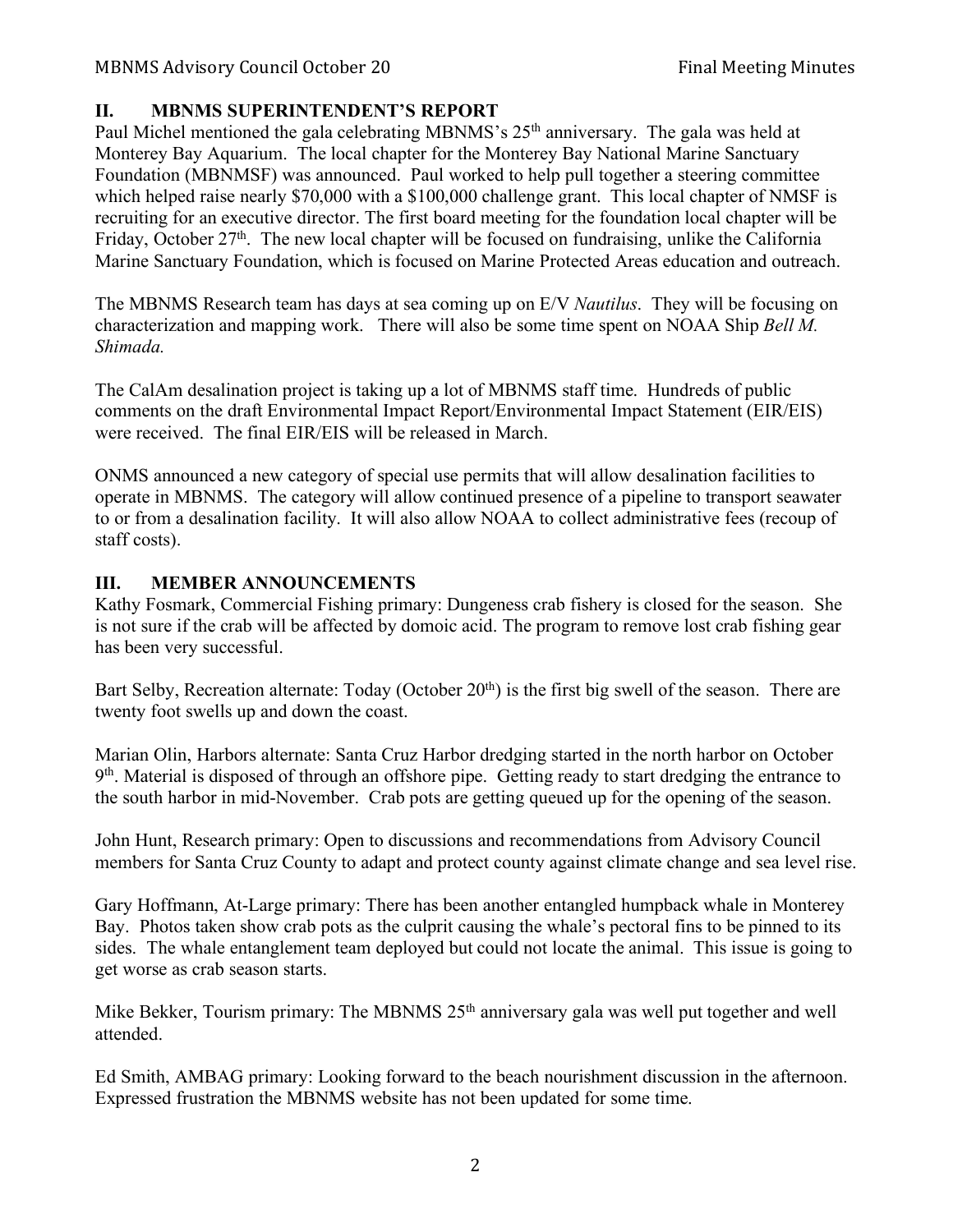Tom Rowley, Business/Industry alternate: Monterey Conference Center construction expected to be completed in early December (best information available as of October 20). City of Monterey approved "Tidelands" Funds for purchase of Ground Fishing Rights by providing \$583K to MB Fisheries Trust -- important because this will help support local MB fishing industry. Transportation Agency for Monterey County expects to receive \$7.5 million grant from the Cal Transportation Commission to complete funding needed for part of the Monterey Bay Coastal Recreation Trail. The total project cost is \$13.5 million and includes both a bridge and pathway in the Moss Landing area. More information can be found on page 2 of October 20, 2017 Monterey County Herald. Tom also noted the long-term water crisis/threats to bringing a major new water supply project on line for the Monterey Peninsula area is still a major concern for the economic future of both the Monterey Peninsula and Monterey County.

Paul Michel, MBNMS primary: Thank you to Mike Bekker and Dan Haifley. Both helped tremendously with the anniversary gala, getting word out and acquiring auction items.

Brian Nelson, Diving primary: We were invited and spoke at Pro SCUBA in Scotts Valley in September. There was great attendance and questions. The Diving Newsletter was sent out plus three Recreation and Tourism Newsletters were sent to 2,679 email addresses. 32.5% open rate and 6% click through. 36.6% of opens occurred on a mobile device while 63.4% were on a desktop computer.

Keith Rootsaert, Diving alternate:

Reef Check:

- Activity (All) sites completed in Monterey Bay
- Activity in Carmel 6 out of 10 completed
- Report on Northern (10) Sites completed outside Gerstle Cove MPA with poor news (see the Newsletter)
- Counts and information are forwarded to CDFW

Katherine O'Dea, Conservation primary: Save Our Shores had a gala on September 23<sup>rd</sup> to celebrate local ocean heroes and rollout their new vision. The vision is focused on clean shores, healthy habitats and living waters. Save Our Shores is also hiring two communications people, a manager and an associate. The job postings can be found on the Save Our Shores website: http://saveourshores.org/about/careers/

Tucker Hirsch, Education primary: Recently joined Save Our Shores as the Education Program Manager. Working on paddle out cleanups in Pajaro River, Salinas River and Elkhorn Slough and looking for in-kind donation. The first one is October 27<sup>th</sup> at Kayak Connection in Moss Landing. The Sanctuary Speaker Series continues on October 27<sup>th</sup> at Alta Organic Coffee & Tea Co. in Santa Cruz with Dr. Rikki Eriksen, Director of the California Marine Protected Areas(MPAs) Program. She will speak about MPAs and living parks. The Board of Directors for The Offset Project will be posting a job opportunity soon for a new Executive Director.

Christina McGinnis, At-Large alternate: Echoed John Hunt and the importance of addressing sea level rise and climate change. Attended a coastal resilience workshop. It was an informative way to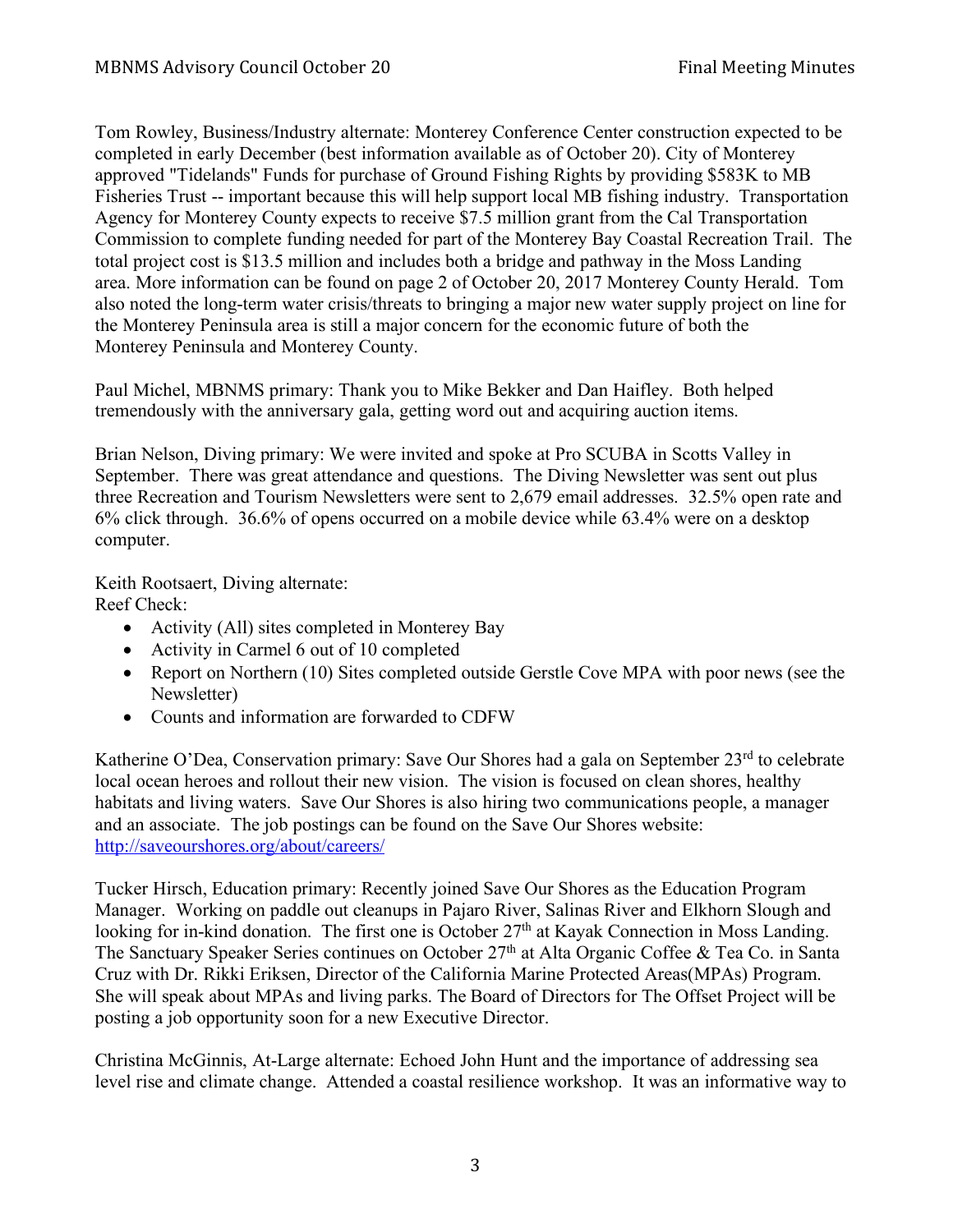learn about how the local area will be affected by predictions for climate change. For more information see the following presentation: https://ogilvy.egnyte.com/dl/QcQDPzXkNv

Maria de la Paz Carpio-Obeso, CA EPA primary: Water Quality Control Policy on the Use of Coastal and Estuarine Waters for Power Plant Cooling (Once-Through Cooling Policy) Implementation Activities - The State Water Resources Control Board (State Water Board) Statewide Water Quality Control Policy on the Use of Coastal and Estuarine Waters for Power Plant Cooling (Policy) requires owners or operators of existing power plants to implement measures to mitigate interim impingement and entrainment impacts resulting from their cooling water intake structures. Staff reviewed the information provided by the power plants owners and operators to calculate the first annual interim mitigation payments, cycle 2015-2016. Default calculations were made for the Alamitos, Harbor, Haynes, Huntington Beach, Mandalay, Ormond, Redondo Beach, and Scattergood generating stations. Site-specific calculations were developed for Diablo Canyon Nuclear Power Plant. The draft interim payment determinations for these nine facilities were available for public comment, staff responded to comments, and the Executive Director is considering the final determinations. The Encina Power Station draft determination is being developed based on site-specific calculations, and it will be posted for public comments by late November. For more information, please see: https://www.waterboards.ca.gov/water\_issues/programs/ocean/cwa316/interim\_mitigation.shtml.

Regarding Moss Landing Power, is fully in compliance with the interim mitigation payment, that satisfies the OTC Policy requirements from October 1, 2015, through December 31, 2020, final compliance date for all the Moss Landing units.

OTC- Policy Amendment - The OTC Policy established compliance dates for power plants' retirement and replacement of capacity using then-current electricity planning and procurement processes. The Statewide Advisory Committee on Cooling Water Intake Structures (SACCWIS) conducted an interim study that demonstrated the need of the Encina Power Station to maintain grid reliability in the San Diego area during 2018. Staff proposed to amend the compliance deadline of the Encina Power Station from December 31, 2017, to December 31, 2018. State Water Boards adopted the OTC- Encina Amendment on August 15, 2017, Resolution No. 2017-0047. The Office of Administrative Law received the OTC-Encina Amendment Package on October 6, 2017. We expect the approval on Nov. 20, 2017.

Bacteria Provisions and a Water Quality Standards Variance Policy and Amendment to the Water Quality Control Plan for Ocean Waters of California - The State Water Board is proposing a statewide control program to protect recreational users from the effects of pathogens in California water bodies. The program would be adopted as amendments to both: the Inland Surface Water, Enclosed Bays and Estuaries Plan and the California Ocean Plan. Significant proposed program elements may include: new water quality objectives for both fresh and marine waters based on newly released United States Environmental Protection Agency (U.S. EPA) criteria; a reference beach/natural source exclusion process and high flow exemptions; and revised beach notification requirements. Staff released the Staff Report for public comments on June 30, 2017. Written comments were received on August 16, 2017. Currently, staff is working on the RTC. The State Water Board meeting date for the proposed adoption of the Bacteria Provisions is schedule on December 5, 2017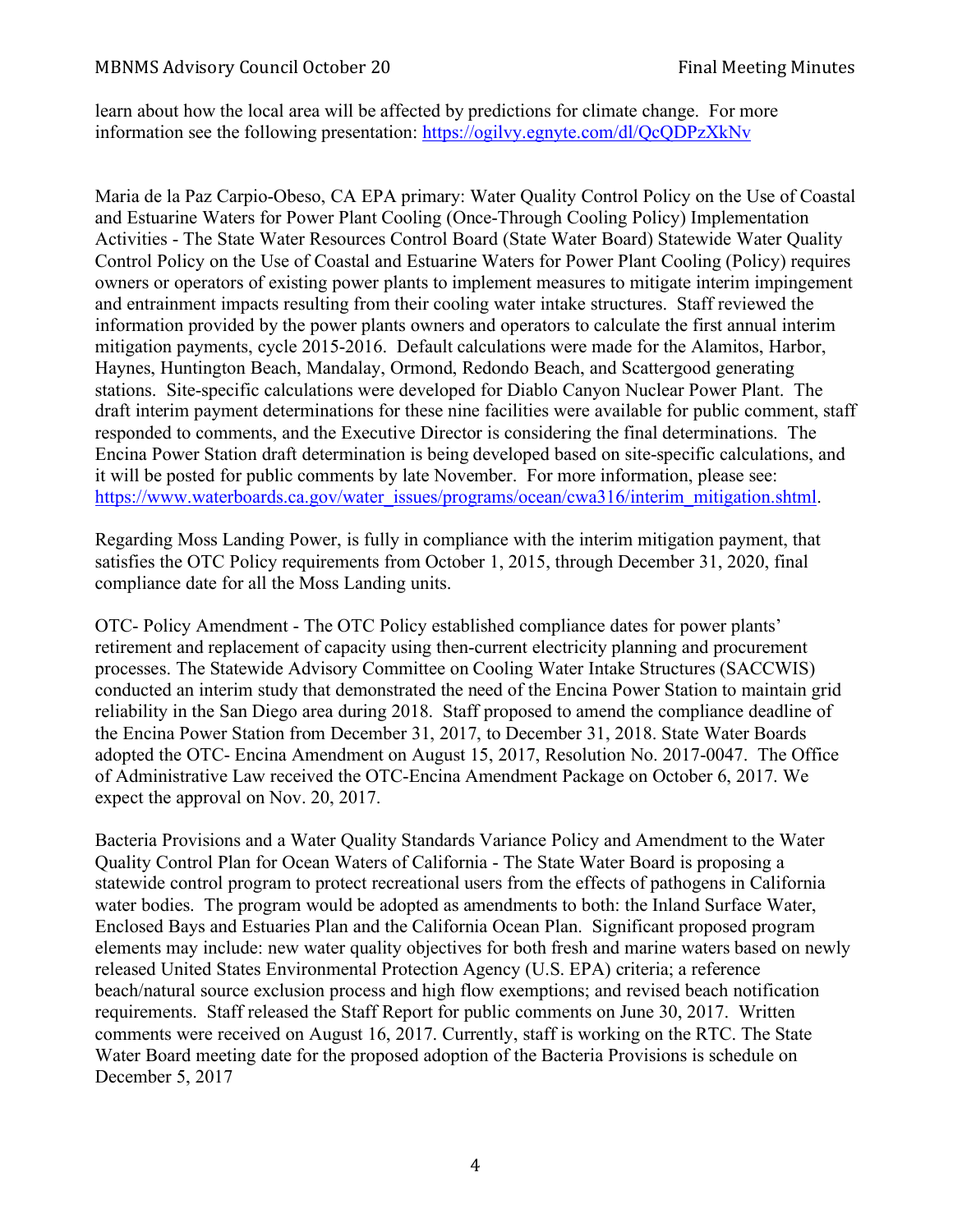Paul Reilly, CDFW primary: White seabass made an appearance in southern Monterey Bay in late September and early October. Very large fish made for some exciting fishing for sport anglers and commercial fishermen. The white seabass were likely following schools of squid.

On October 16, the Department announced new restrictions on recreational fishing for groundfish in waters north of Point Conception to the Oregon/California border. Changes to authorized fishing depths described below will remain in place through the rest of 2017. The recreational groundfish fishery depth restrictions in the Sanctuary area will be as follows:

- San Francisco Management Area (Point Arena to Pigeon Point): Take is prohibited seaward of the 30 fathom depth contour (180 feet).
- Central Management Area (Pigeon Point to Point Conception): Take is prohibited seaward of the 40 fathom depth contour (240 feet).

This action was due to recent bycatch estimates for yelloweye rockfish (*Sebastes ruberrimus*) from the California sport fishery. CDFW projected that the harvest guideline specified in federal regulation for 2017 (3.9 metric tons) will be exceeded unless changes were made. Yelloweye rockfish is a longlived, slow-growing shelf rockfish species that was declared overfished in 2002 and cannot be retained in the recreational fishery. It is currently managed under a strict federal rebuilding plan to allow the population to recover; this has required significant cutbacks to west coast sport and commercial fisheries for more than a decade.

On October 10, the Department made available for public comment the following document: 2018 Master Plan for Fisheries: A Guide for Implementation of the Marine Life Management Act. This is the first revision to the original Master Pan from 2001 and is more responsive to the mandates of the MLMA of 1998. The public comment period will end on November 9. The document can be found via this link: www.wildlife.ca.gov/Conservation/Marine/MLMA/Master-Plan#457711418-upcomingevents.

Written comments may be sent by mail, email, or fax: *Mailing Address:* ATTN: MLMA Master Plan Review Team California Department of Fish and Wildlife 1933 Cliff Dr., Suite 9 Schedule: 7:00 - 12:00 Santa Barbara, CA 93109 *Email Address:* Subject: MLMA Master Plan Public Comment MLMA@wildlife.ca.gov *Fax* (805) 568-1235

Verbal comments may be delivered in-person during the Marine Resource Committee meeting on November 9, 2017 at the Marina Branch Public Library, 190 Seaside Circle Marina, CA. Nearly 7,000 salmon heads have been processed in Santa Rosa's coded-wire tag (CWT) laboratory to date. Most recoveries have been two-year old Mokelumne River Hatchery net pen releases of Fall Run Chinook from Pillar Point Harbor.

Paul also mentioned keeping PJ Webb, Advisory Council Chair, in our thoughts while she is not at the meeting.

Rich Hughett, Recreational Fishing primary: Concerned about the continued problem of plastic straws and suggested that our council study the situation and maybe create a resolution regarding our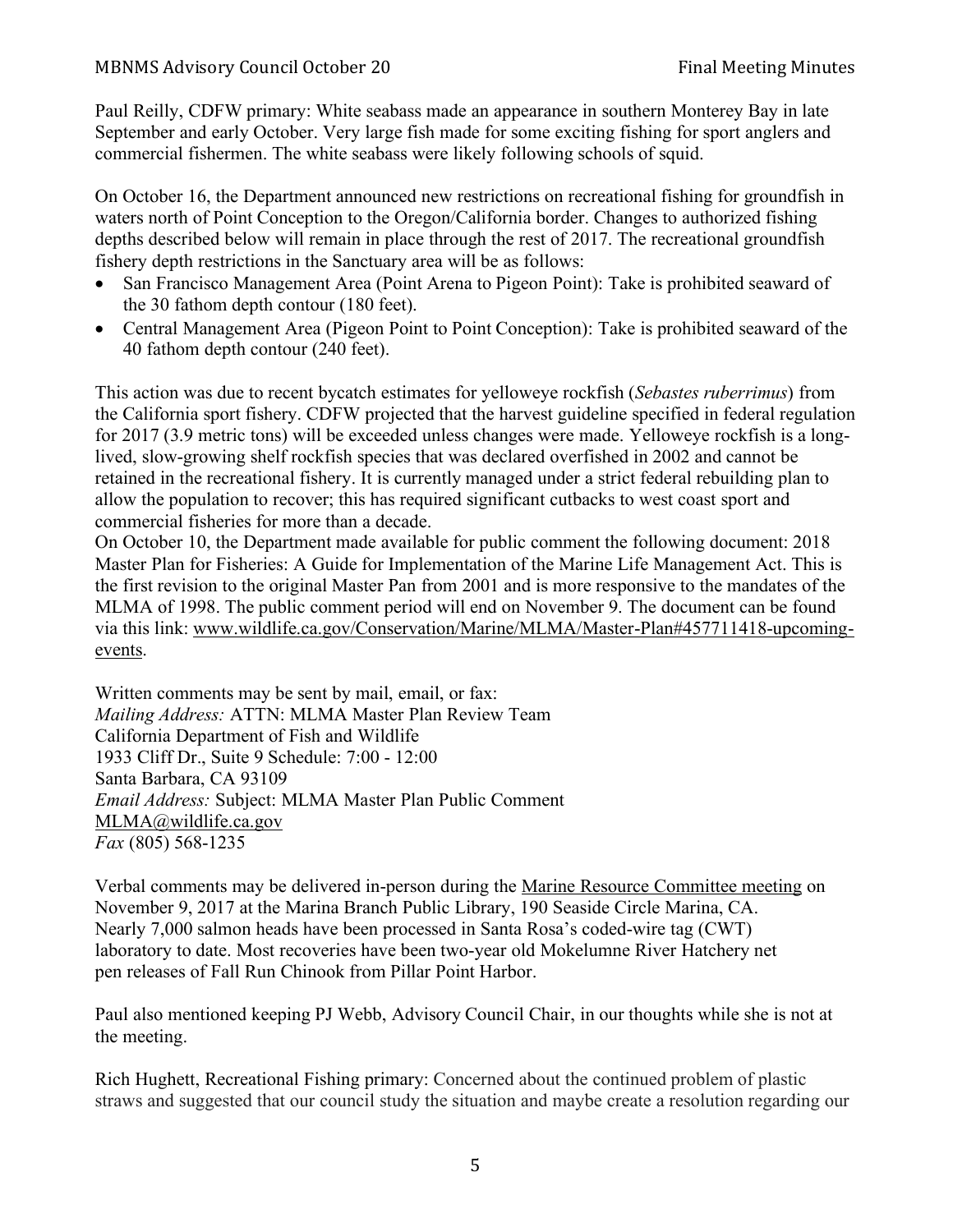concerns. Suggested that this issue be placed on next meeting's agenda and that we receive a presentation about plastic straws and what steps various communities and/or counties are taking to ban their use and also encourage the use of paper straws instead.

Dan Haifley, At-Large primary: Thanked Paul Reilly for mentioning PJ.

Clifton Herrmann, College primary: Long-term Monitoring Program and Experiential Training (LiMPETS) is working with CSUMB and Santa Catalina High School to get students trained to help with monitoring programs.

LCDR Jason Brand, US Coast Guard primary: Participated on the California Dungeness Crab Fishing Gear Working Group. There have been two meetings in the past quarter. The working group is making progress on the draft Risk Assessment and Mitigation Program (RAMP) model. A best practices guide to minimize whale entanglements is available online: http://www.opc.ca.gov/webmaster/\_media\_library/2016/08/Whales\_BestPracticesGuide\_2017-18.pdf

Cynthia Mathews, At-Large alternate: Mentioned scheduling a presentation on the use of plastic straws by City of Santa Cruz staff for the Advisory Council.

Sarah Lopez, Agriculture alternate: pending written report from member

Kevin Miller: Monterey Surfrider just built a new water-testing lab; the results will be posted weekly on our website, monterey.surfrider.org.

#### **V. PUBLIC COMMENT FOR ITEMS NOT ON THE AGENDA** None

## **VI. GFNMS SUPERINTENDENT'S REPORT**

## **Beachwatch Volunteers**

Conservation Science staff graduated another class of new Beach Watch volunteers. Beach Watch is a volunteer-based monitoring project that provides valuable information to sanctuaries and partner agencies on a variety of management issues, including compliance with state and federal laws, climate change, wildlife disturbance, and status and trends of coastal wildlife. Later this winter, 20 volunteers will begin surveying 10 beaches, two of which are newly added to the survey program. Formal training ended last week, but the new volunteers will continue to receive about 30 more hours of field training through one-on-one mentorships by the Beach Watch staff. With this new class of volunteers, Beach Watch now surveys 58 beaches every two weeks, from Point Arena in Mendocino County to Año Nuevo in southern San Mateo County and the northern portion of Monterey Bay sanctuary. Surveys include documentation of live and dead birds, mammals, human activities, oil pollution, entanglement, beach wrack deposition, beach erosion and deposition, and status of streams and lagoons contiguous with the ocean. For more information go to www.beachwatch.farallones.org or contact Kirsten Lindquist, KLindquist@farallones.org or Jan.Roletto@noaa.gov

# **ACCESS completes 50th cruise**

Greater Farallones and Cordell Bank National Marine Sanctuaries, and Point Blue Conservation Science, completed the 50th Applied California Current Ecosystem Studies (ACCESS) research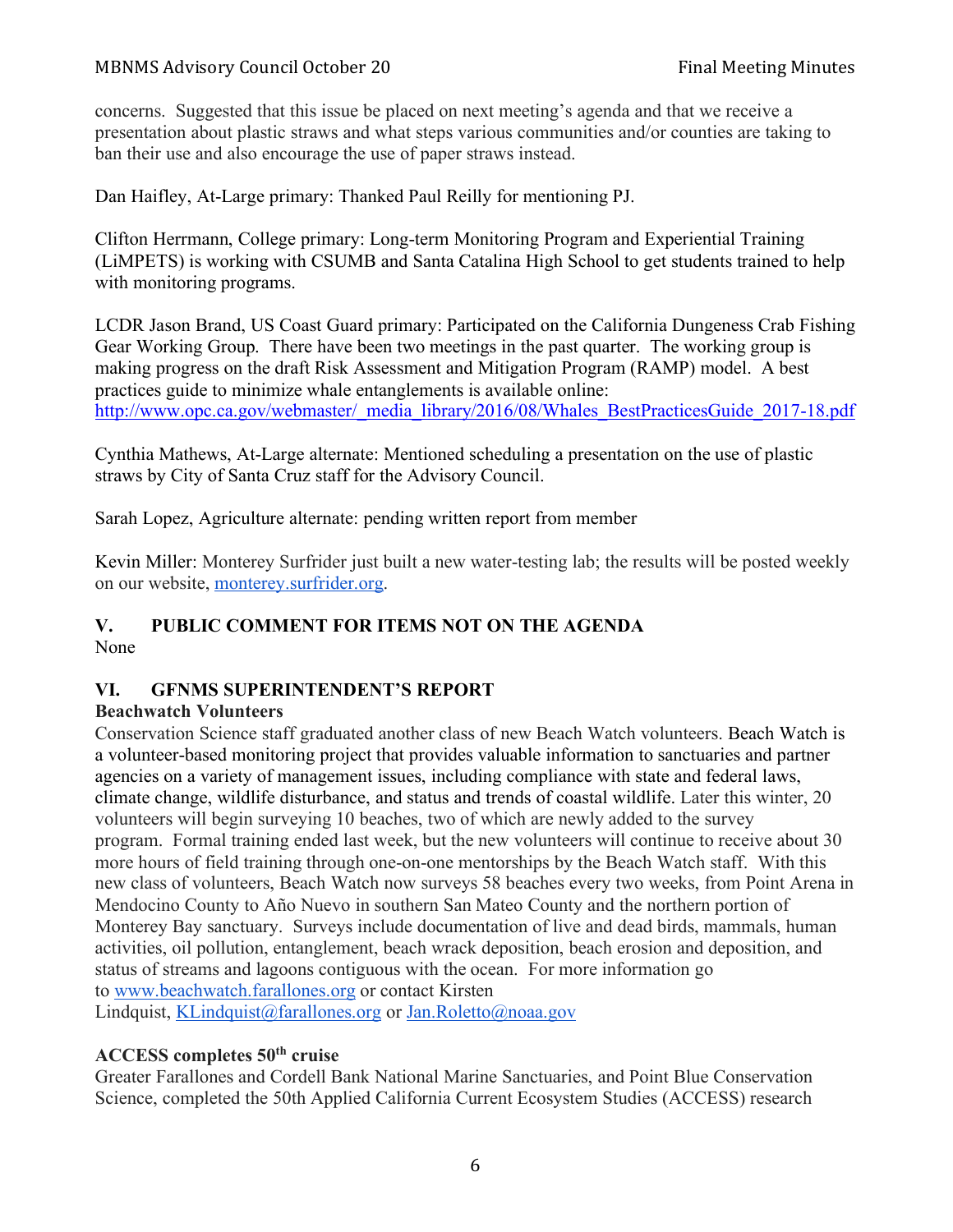cruise of the 14 year program September 23-29<sup>th</sup>, 2017. ACCESS is a collaborative partnership of Point Blue Conservation Science, Cordell Bank and Greater Farallones National Marine Sanctuaries, which provides ecosystem information for management about resources at risk from ship strikes, ocean acidification, marine debris, and ecosystem health. Sampling included seabird and marine mammal distribution and abundance, zooplankton prey availability, and oceanographic conditions. Highlights included high numbers of large whales compared to the previous September cruises, and good numbers of seabird species that are often uncommon, such as Buller's shearwaters and Northern Fulmars. Catch in the nets was dominated by pyrosomes, which were reported in record amounts on the Pacific Coast to the north and south earlier this year, and other gelatinous zooplankton. The team was joined by several graduate students who are collecting data for their theses on ocean acidification and whale abundance as part of ACCESS. For more information, contact Danielle.Lipski@noaa.gov or Jan.Roletto@noaa.gov.

## **Mavericks**

The World Surf League (WSL) will be the new entity running the Mavericks Surf Contest this season. The previous permittee, Cartel Management, went bankrupt and will not be involved. WSL has acquired the San Mateo County Harbor District permit and submitted an application to GFNMS for their NOAA authorization. They still need to obtain permits from the USCG, California Coastal Commission and others prior to the window being able to open, which is traditionally on November 1<sup>st</sup>. This year they have indicated the window will close earlier than in past years (February  $28<sup>th</sup>$  instead of March 31<sup>st</sup>). For more information contact Max Delaney at max.delaney@noaa.gov.

# **Marine Debris Program**

GFNMS staff have continued to implement monthly marine debris surveys monitoring a 100 meter plot of North Point beach at Ano Nuevo. The program has conducted five year of surveys at this location. Compared to all other beach segments monitored with the GFNMS management area, Ano Nuevo is one of the cleanest. That said, over 90% of all the items GFNMS did record from this beach sites were plastic and we have recorded over 1,800 pieces of plastic within our 100 meter plot over the course of the five years.

## **International Ocean Film Festival Calls for Student Films**

The International Ocean Film Festival, co-founded by the Farallones sanctuary, has issued its annual call for entries to the next generation of student filmmakers in grades six to 12. Those who love the ocean, and have an interest in filmmaking will reach audiences of the 15th Annual International Ocean Film Festival waiting to see and hear young people's cinematic stories about the ocean - on the big screen. Submissions should be ocean-related, of any genre, and five minutes or less. Entry is free, and winning filmmakers are eligible for prizes of up to \$500 cash. The top films will be screened during the festival's dedicated Student Film Program in March 2018. Prospective entrants can check out last year's winners for inspiration and access to resources! Deadline for submissions is January 8th, 2018.

## **VII. MANAGEMENT PLAN REVIEW: REVIEW OF DRAFT RESEARCH & MONITORING ACTION PLAN**

Andrew DeVogelaere, Ph.D. gave a presentation on the draft Research and Monitoring Action Plan. He reviewed the goals of the MBNMS Research Program and gave background information on the current MBNMS Management Plan. He reviewed the seven strategies in the action plan and their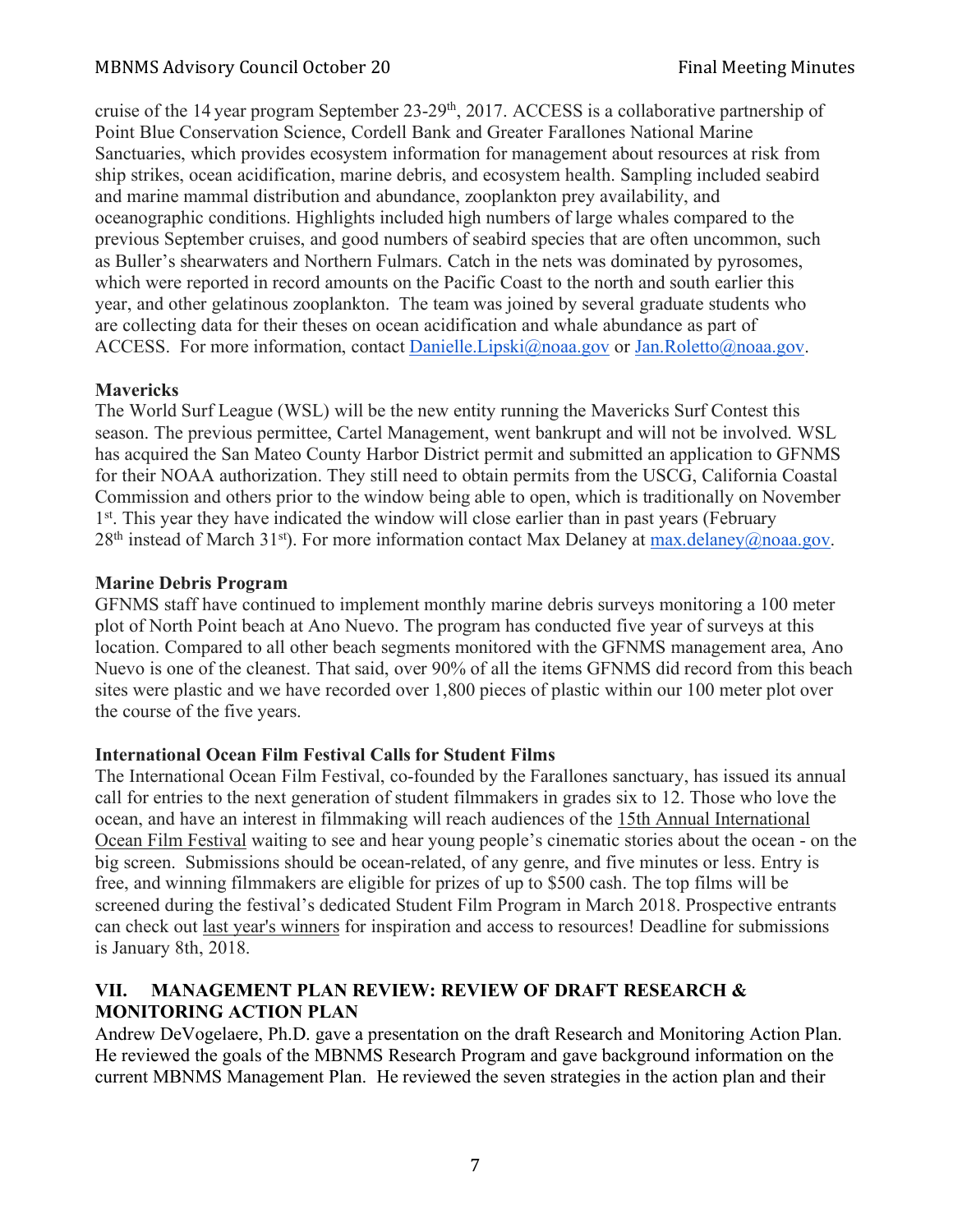corresponding activities (full presentation will be available here:

https://montereybay.noaa.gov/sac/sacma.html):

Strategy 1 – Characterize biological and physical features in MBNMS Strategy 2 – Maintain and expand the Sanctuary Integrated Monitoring Network (SIMoN) Strategy 3 – Support science focused on priority sanctuary needs Strategy 4 – Facilitate the flow of science information among academic institutions, government agencies and other institutions Strategy 5 – Coordinate with and participate in implementing research components of the ONMS West Coast Regional Office Strategy 6 – Coordinate with and participate in implementing policies of the ONMS Conservation Science Program Strategy 7 – Interpret select technical science information

# Advisory Council Member Discussion:

The Advisory Council was supportive of the presentation and inclusion of a stand-alone Research Action Plan into the Management Plan, with research components also included in other Action Plans as necessary.

Suggestions from Advisory Council members included: consider breaking down habitat information within the 4 environments of the Condition Report; the need to focus on long-term monitoring, that there are many local partners (e.g., Save Our Shores) willing to collaborate on climate change issues, and consider including more research updates and natural events in social media posts.

Overall, members were satisfied with the way MBNMS research information is brought to the Advisory Council.

There was significant discussion on the ambitious nature of the Research Action Plan, given staff and funding availability, and the Research Activity Panel (RAP) could play a useful role in prioritizing research needs.

A motion was made by Cynthia Mathews to support including the draft Research and Monitoring Action Plan into the draft Management Plan, acknowledging that it is an ambitious plan, and encourages the involvement of the RAP in establishing research priorities. Seconded by Maria de la Paz Carpio-Obeso.

## **Motion: PASSED**

(Vote: 16 in favor, 0 opposed, 1 abstention)

# **IX. BEACH NOURISHMENT OPTIONS**

Paul Michel reviewed the MBNMS Harbor and Dredge Disposal Action Plan, gave background information and the needs for beach nourishment and presented the options that could enhance beach nourishment opportunities. He discussed two strategies in the Harbor and Dredge Disposal Action Plan relative to beach nourishment: Strategy 2 – Review Offshore Dredge Disposal Activities and Strategy 5 – Alternative Disposal Methods. Conclusions drawn from reviewing the action plan included dredge and disposal needs are largely met, beach nourishment projects are being authorized and occurring regularly, Surfers Beach needs a beach nourishment project and MBNMS supports the pilot project, need to reopen the Designation Document to revise the prohibition, though clarification may be needed on the regulatory language regarding "dredge material."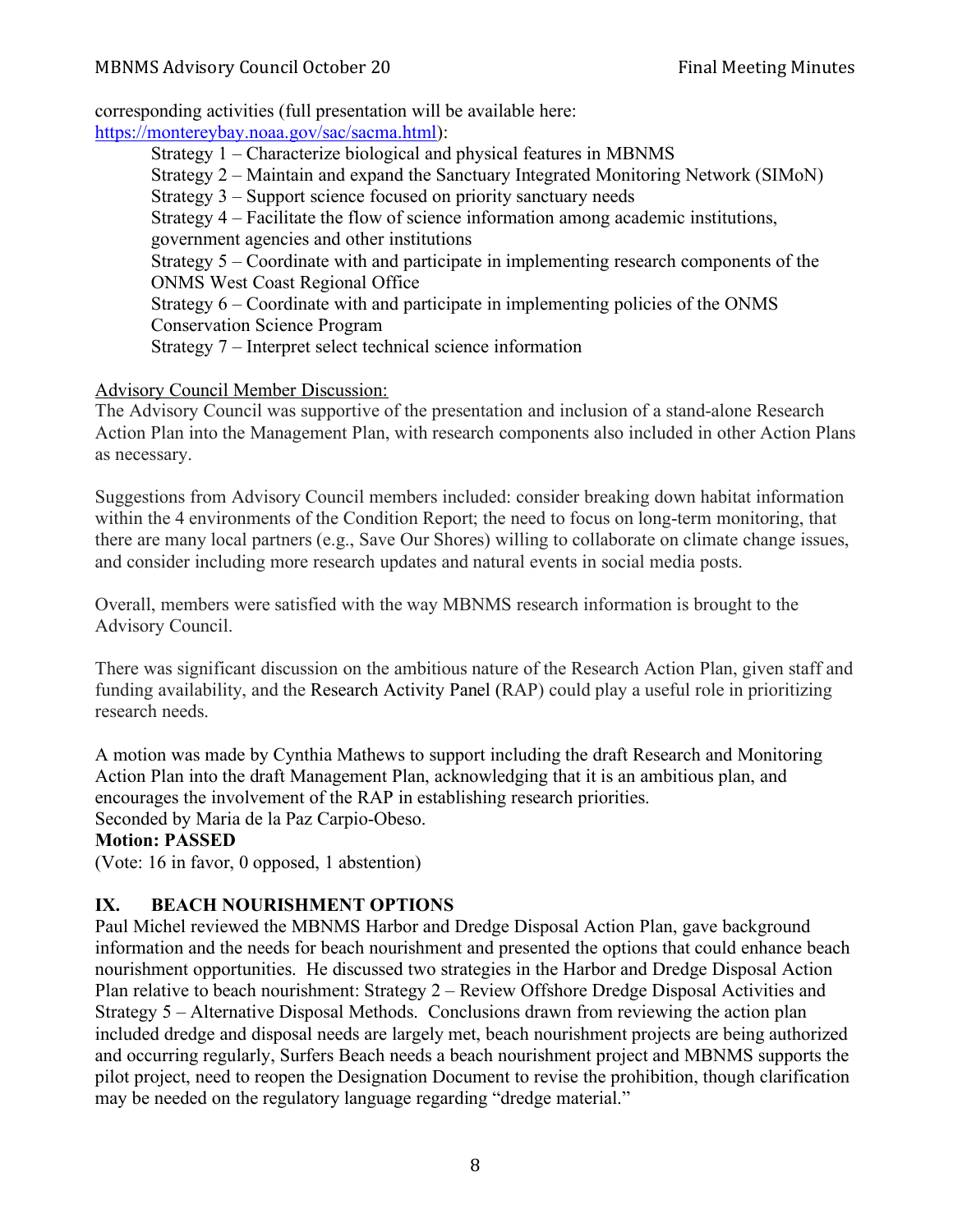MBNMS has been looking at three options with regard to dredged material disposal/beach nourishment. Option 1 is to do an interpretive rulemaking to clarify what the intent of the prohibition should be: dispose sediments not suitable for beach nourishment, reuse clean sand dredged from harbors for the purposes of beach nourishment.Option 2 (not recommended) is to reopen the Designation Document and initiate rulemaking process to modify MBNMS regulations and terms of designation to allow reuse of dredged material "clean sand" below mean high water (MHW) from harbors for beach nourishment. Option 3 is to take no action and continue existing practices allowing for placement of dredged clean sand (or other sand from upland sources) above MHW and prohibit dredged sand placement below MHW (full presentation will be available here: https://montereybay.noaa.gov/sac/sacma.html).

## Advisory Council Member Discussion:

There was general discussion to clarify each beach nourishment option and what each option would mean in regards to regulatory changes.

Marian Olin, Santa Cruz Port District Port Director, read the following statement: Santa Cruz Harbor supports beach nourishment below mean high water. Our dredging program is a beach nourishment program.

All material dredged at Santa Cruz Harbor is tested and deemed clean and suitable for aquatic disposal;

- The vast majority of the material we dredge is sand which:
	- o Is not a typical carrier of contaminants
	- o Replenishes beaches downcoast
	- o Enhances surf areas downcoast of the harbor
	- o Prevents erosion and the need for hard facing of the coastline

We also dredge a smaller volume of fine-grain material, which tests clean and supplies sediment to the mid-shelf mudbelt, which supports an important benthic habitat. The material is dredged during the higher energy winter environment, and daily volumes are limited and intended to replicate the natural run-off process.

The harbor itself is man-made. It was dredged out of a lagoon. It is unlikely that the Corps will be dredging out lagoons to create harbors in the future. We need to take care of what we have. I believe that dredging is the least impactful, most environmentally beneficial way to restore the downcoast environment and limit hard facing of the coastline, whether it is termed disposal or placement. Santa Cruz Harbor supports beneficial re-use of sediment below mean high water

# **X. WORKING GROUP UPDATES**

Conservation Working Group: little hiatus, was active until May or so, lost co-chair (Letise), then not sure what to focus on. New co-chair (Kevin) they have reconvened as a decision making body. Best approach for the group's focus is to create survey to see what is of interest to whole CWG of what focus should be for CWG. Survey is being reviewed by SAC leadership and should go out to CWG soon. Want to make sure we're working on something that is of value to SAC.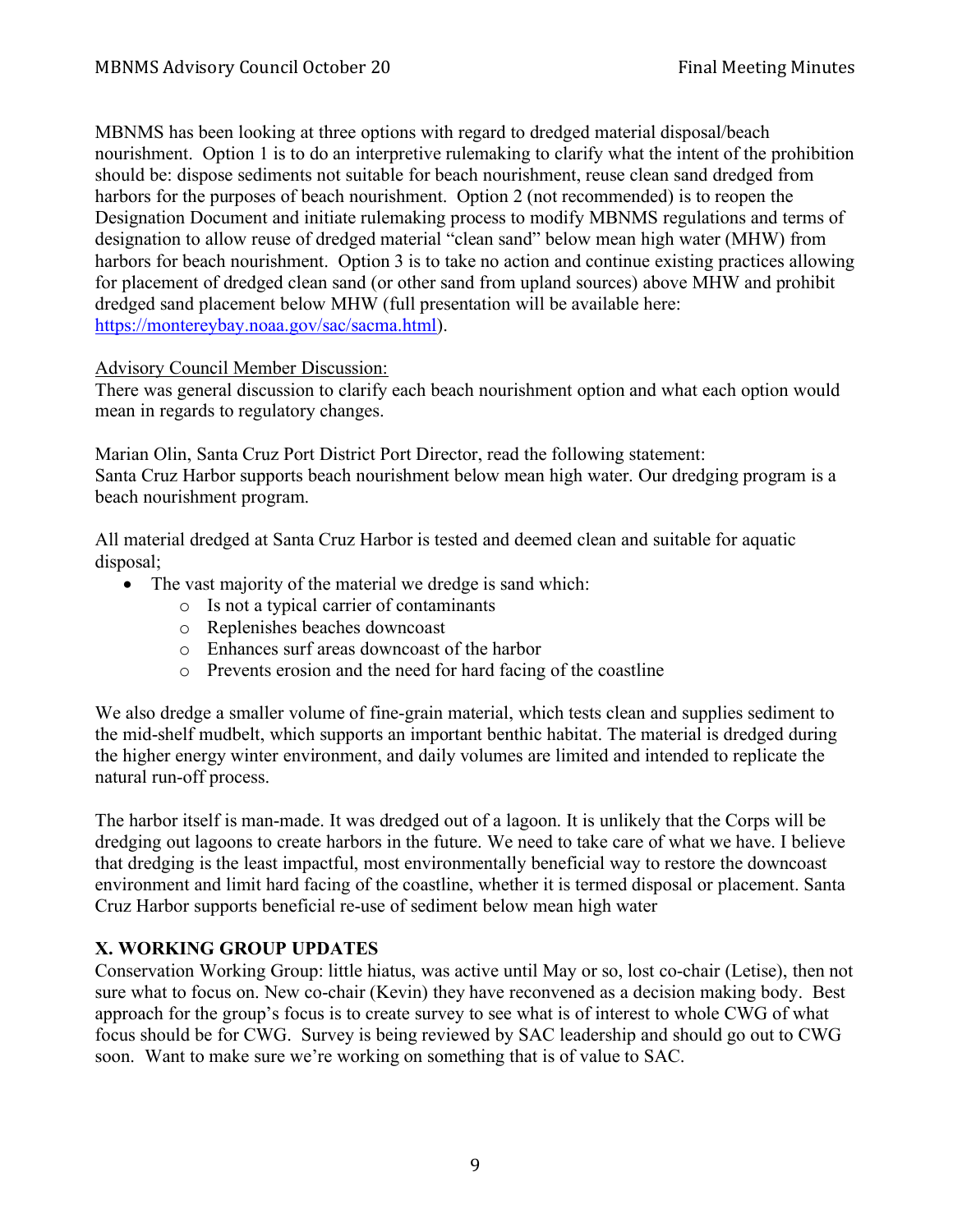Research Activity Panel: The Research Activity Panel met on September 8, 2017, at the California Department of Fish and Wildlife office in Monterey. Brian Owens (CDFW) provided an overview of CDFW Marine Region programs, including: Marine Protected Area monitoring and research; permitting in MPAs; fisheries-related research within MBNMS; and broad trends in commercial catches within MBNMS.

## Long-term Monitoring

The RAP discussed recent meetings with Bill Douros and Paul Michel. Both supported the RAP focus on long-term ecosystem monitoring in the sanctuary, and we will continue to exchange ideas on roles and priorities. Initial discussions about information needs for resource management included identifying which organisms, habitats and processes are critical to monitor and why, anticipating the unexpected, and providing timely information to the Advisory Council.

The RAP will continue to develop mechanisms for coordination among partner organizations to identify their (and the sanctuary's) information needs and opportunities for monitoring coordination. The RAP is also interested in using the Sanctuary Condition Report as a vehicle to organize assessments, and sees the Management Plan Update as an important planning opportunity to guide a collaborative approach to long-term monitoring design and implementation.

The RAP is prepared to serve as the forum to drive partnerships with other organizations, and anticipates working with staff to capture the results of workshops and other collaborative activities. Organizations represented on the RAP contribute substantial effort toward improved understanding and management of sanctuary resources, and would like to engage sanctuary managers and staff to leverage these efforts.

Many on the RAP see web portals as the medium for more effective Condition Reports and other information products for decision makers, and the RAP has discussed and brought in speakers to evaluate various approaches to working with partners who are developing these portals.

## RAP Organization and Structure

The RAP discussed membership, meeting schedules and recruitment. We agreed to:

- Hold five meetings per year rather than six;
- Consider subcommittees to maintain continuity on key focus areas, such as:
	- o The Research Team Action Plan
	- o The Management Plan Update
	- o Condition Report updates (with RAP meetings targeting CR habitats)
	- o Coordination of Long-term Monitoring

## New RAP Member

We are pleased to announce that Brandon Southall is the new primary member for the nearshore environment. Many of you know that Brandon has been a generous and expert contributor to NOAA efforts to address impacts of noise in the marine environment, and brings substantial expertise on marine mammals. Both areas of expertise will be welcome on the RAP

The next RAP meeting is scheduled for November 3<sup>rd</sup> in Santa Cruz, and all Advisory Council members are encouraged to attend.